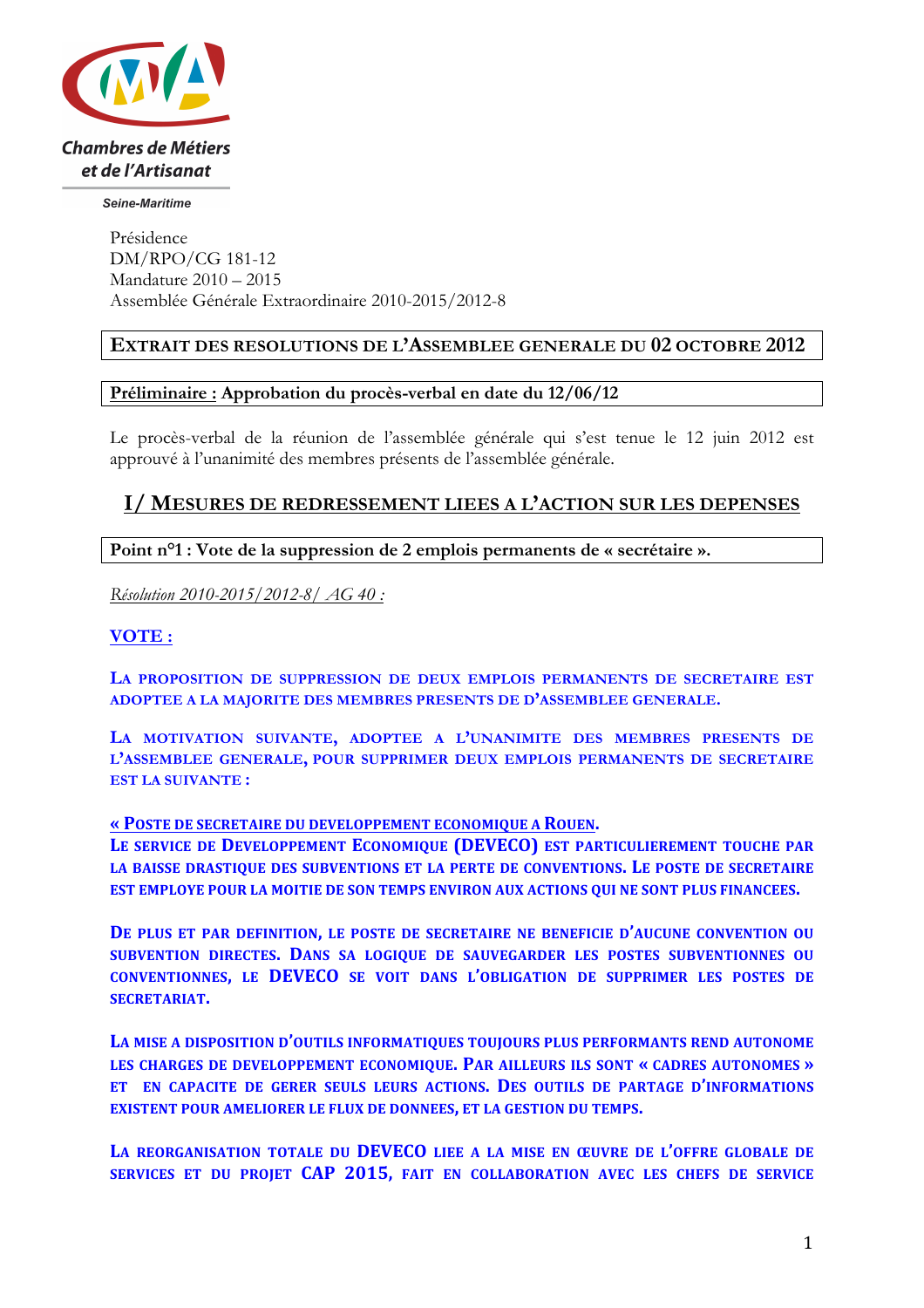**OPERATIONNELS MONTRENT OUE LE BESOIN EST AUJOURD'HUI CIBLE SUR DES POSTES D'EXPERTISE OU DE POLYVALENCES.** 

POUR CES RAISONS, IL EST PROPOSE A L'ASSEMBLEE GENERALE DE SE PRONONCER EN FAVEUR DE LA **SUPPRESSION DU POSTE DE SECRETAIRE AFFECTE AU SERVICE DEVECO A ROUEN, EXISTANT ACTUELLEMENT AU SEIN DE LA CMA 76, ET DE L'EMPLOI PERMANENT QUI Y EST AFFECTE.** 

**\_\_\_\_\_\_\_\_\_\_\_\_\_\_\_\_\_\_\_\_\_\_\_\_\_\_\_\_\_\_\_\_\_\_\_\_\_\_\_\_\_\_\_\_\_\_\_\_\_\_\_\_\_\_\_\_\_\_\_\_\_\_\_\_\_\_\_\_\_\_\_\_\_\_\_\_\_\_\_\_\_\_\_\_\_\_\_\_\_\_\_\_\_\_\_\_\_\_\_\_\_**

**POSTE DE SECRETAIRE A DIEPPE.** 

**DEPUIS PLUSIEURS ANNEES, L'ORGANISATION DE L'ANTENNE A EVOLUE VERS UNE PLUS GRANDE POLYVALENCE ENTRE LES DIFFERENTS COLLABORATEURS, POUR APPORTER PLUS DE SOUPLESSE ET D'EFFICACITE AUX ARTISANS.** 

**C'EST AINSI QUE LA PERSONNE OCCUPANT LE POSTE DE « SECRETAIRE » A VU SES MISSIONS, DANS LES FAITS, EVOLUER VERS LES ACTIVITES DU SERVICE FORMATION ET APPRENTISSAGE.** 

**DEPUIS LE MOIS DE JUILLET 2012, LA CMA76 A DECIDE DE CONCENTRER L'ENSEMBLE DES APPELS ENTRANTS DE L'ANTENNE DE DIEPPE VERS LE SIEGE A ROUEN.** 

LE 3 SEPTEMBRE 2012, LA CMA76 A TRANSFERE L'ANTENNE DE DIEPPE DANS DES LOCAUX NEUFS ET ATTRACTIFS EN CENTRE VILLE, DANS UN CENTRE D'AFFAIRES, PLUS ACCESSIBLES POUR NOS **CLIENTS.**

**POUR CES RAISONS, IL EST PROPOSE A L'ASSEMBLEE GENERALE DE SE PRONONCER EN FAVEUR DE LA SUPPRESSION DU POSTE DE SECRETAIRE AFFECTE A L'ANTENNE DE DIEPPE, EXISTANT ACTUELLEMENT AU SEIN DE LA CMA 76, ET DE L'EMPLOI PERMANENT QUI Y EST AFFECTE. »**

**Point n°2 : Vote de la suppression d'un emploi permanent « d'assistant de direction ».**

*Résolution 2010-2015/ 2012-8/ AG 41 :* 

**VOTE :**

**LA PROPOSITION DE SUPPRESSION D'UN EMPLOI PERMANENT D'ASSISTANT DE DIRECTION EST ADOPTEE A LA MAJORITE DES MEMBRES PRESENTS DE D'ASSEMBLEE GENERALE.**

**LA MOTIVATION SUIVANTE, ADOPTEE A L'UNANIMITE DES MEMBRES PRESENTS DE L'ASSEMBLEE GENERALE, POUR SUPPRIMER UN EMPLOI PERMANENT D'ASSISTANT DE DIRECTION EST LA SUIVANTE :**

### **« POSTE D'ASSISTANT DE DIRECTION.**

**DEPUIS PLUSIEURS ANNEES CE POSTE N'EST PLUS OCCUPE. L'EVOLUTION DU NIVEAU DE COMPETENCES REQUISES POUR CE POSTE SITUE AU SECRETARIAT GENERAL ET AUPRES DE LA PRESIDENCE A AMENE A MODIFIER DE MANIERE CONSEQUENTE LE PROFIL DU POSTE DE PLUS EN PLUS ORIENTE VERS UN SAVOIR-FAIRE JURIDIQUE.** 

**LES COLLABORATEURS ACTUELLEMENT EN POSTE SONT DES « ATTACHES ADMINISTRATIFS ».**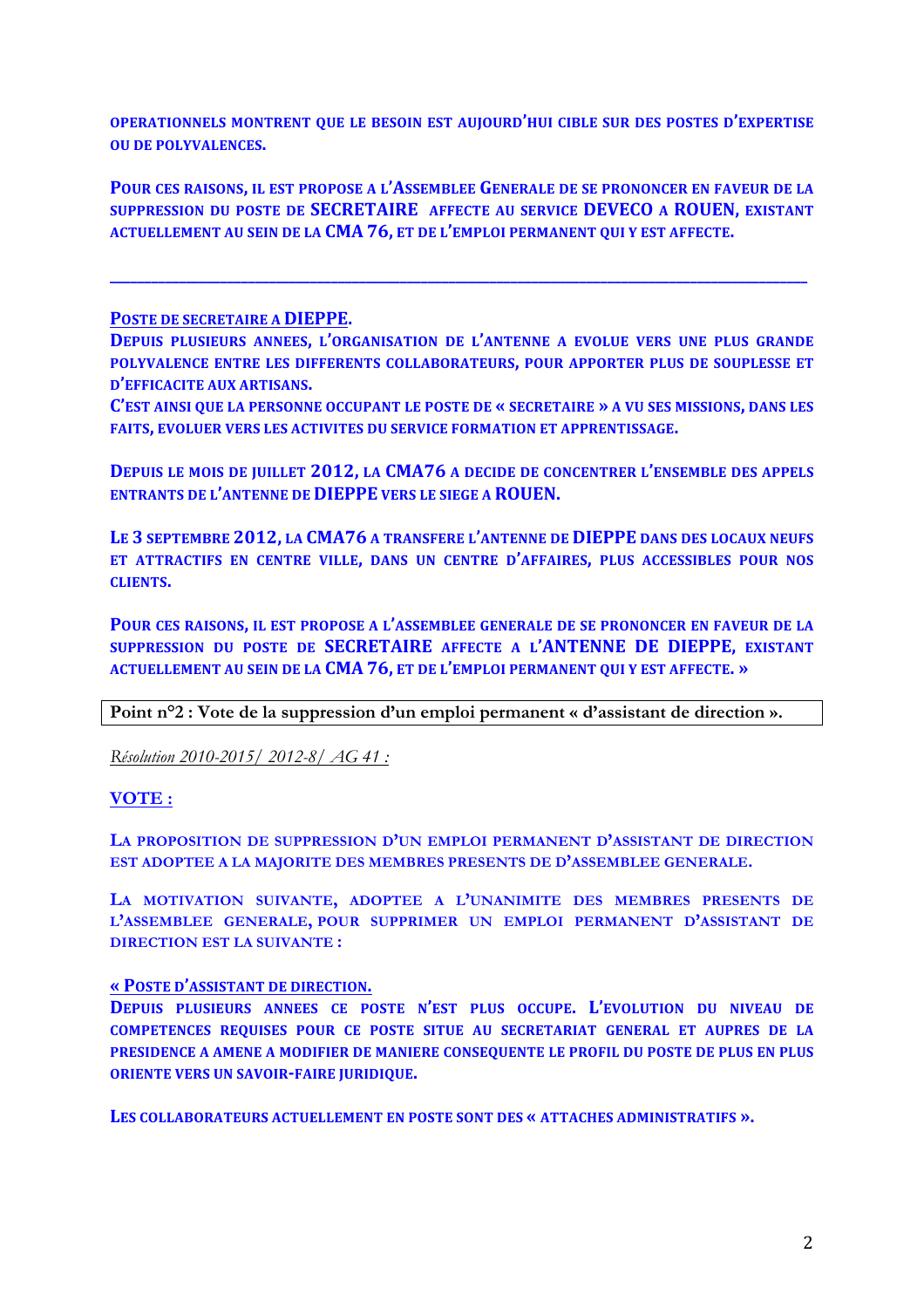**NOUS SOUHAITONS PAR AILLEURS CONTINUER UNE DEMARCHE DE SIMPLIFICATION DE LA GRILLE DES EMPLOIS, EN ELIMINANT LES POSTES NON OCCUPES ET NE CORRESPONDANT PLUS A DES EMPLOIS NECESSAIRES AU DEVELOPPEMENT DE LA CMA 76.** 

**POUR CES RAISONS, IL EST PROPOSE A L'ASSEMBLEE GENERALE DE SE PRONONCER EN FAVEUR DE LA SUPPRESSION DE L'EMPLOI PERMANENT D'ASSISTANT DE DIRECTION. »**

**Point n°3 : Vote de la suppression d'un emploi permanent de « chargé de développement économique ».**

*Résolution 2010-2015/ 2012-8/ AG 42 :* 

### **VOTE :**

**LA PROPOSITION DE SUPPRESSION D'UN EMPLOI PERMANENT DE CHARGE DE DEVELOPPEMENT ECONOMIQUE EST ADOPTEE A LA MAJORITE DES MEMBRES PRESENTS DE D'ASSEMBLEE GENERALE.**

**LA MOTIVATION SUIVANTE, ADOPTEE A L'UNANIMITE DES MEMBRES PRESENTS DE L'ASSEMBLEE GENERALE, POUR SUPPRIMER UN EMPLOI PERMANENT DE CHARGE DE DEVELOPPEMENT ECONOMIQUE EST LA SUIVANTE :**

#### **« POSTE DE CHARGE DE DEVELOPPEMENT ECONOMIQUE**

LE SERVICE DE DEVELOPPEMENT ECONOMIQUE (DEVECO) EST PARTICULIEREMENT TOUCHE PAR LA BAISSE DRASTIQUE DES SUBVENTIONS ET LA PERTE DE CONVENTIONS.

L'ACTION RSA ETAIT ASSUREE PAR UN CHARGE DE DEVELOPPEMENT ECONOMIQUE. NOUS AVONS PERDU LA SUBVENTION ASSOCIEE PAR MANQUE DE RESULTAT. LE POSTE N'EST DONC PLUS **SUBVENTIONNE ET DOIT ETRE SUPPRIME.** 

LA REORGANISATION TOTALE DU **DEVECO** LIEE A LA MISE EN ŒUVRE DE L'OFFRE GLOBALE DE **SERVICES** ET DU PROJET CAP 2015, FAIT EN COLLABORATION AVEC LES CHEFS DE SERVICE **OPERATIONNELS MONTRENT OUE LE BESOIN EST AUJOURD'HUI PLUS CIBLE SUR DES POSTES D'EXPERTISE OU DE POLYVALENCES.** 

**POUR CES RAISONS, IL EST PROPOSE A L'ASSEMBLEE GENERALE DE SE PRONONCER EN FAVEUR DE LA SUPPRESSION DU POSTE DE CHARGE DE DEVELOPPEMENT ECONOMIQUE A ROUEN, EXISTANT ACTUELLEMENT AU SEIN DE LA CMA 76, ET DE L'EMPLOI PERMANENT QUI Y EST AFFECTE. »**

**Point n°4 : Vote de la suppression de 3 emplois permanents de « conseiller ».**

*Résolution 2010-2015/ 2012-8/ AG 43 :* 

**VOTE :**

**LA PROPOSITION DE SUPPRESSION DE TROIS EMPLOIS PERMANENTS DE CONSEILLER EST ADOPTEE A LA MAJORITE DES MEMBRES PRESENTS DE D'ASSEMBLEE GENERALE.**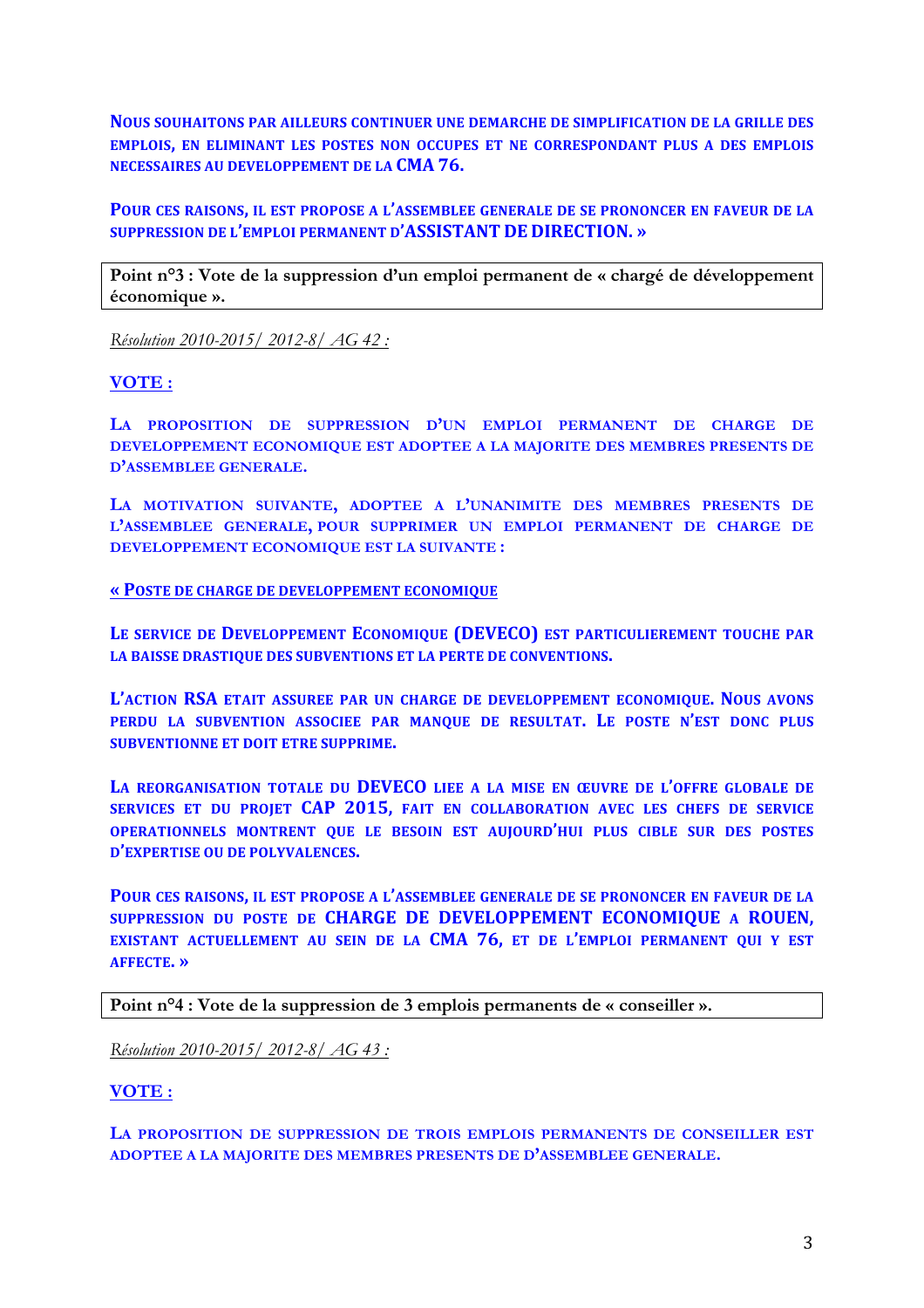**LA MOTIVATION SUIVANTE, ADOPTEE A L'UNANIMITE DES MEMBRES PRESENTS DE L'ASSEMBLEE GENERALE, POUR SUPPRIMER TROIS EMPLOIS PERMANENTS DE CONSEILLER EST LA SUIVANTE :**

#### **« POSTE DE CONSEILLER AU HAVRE**

LA REORGANISATION DE LA CMA AUTOUR DU SOCLE CAP 2015, CENTRALISE DE PLUS EN PLUS DE **MISSIONS, DE COMPETENCES ET DE POSTES AFIN D'IMPLANTER DANS LES ANTENNES UNE ORGANISATION PLUS POLYVALENTE ET PLUS ORIENTEE VERS LES CLIENTS.** 

L'ORGANISATION DES ANTENNES DE DIEPPE ET DU HAVRE DOIT S'INSCRIRE DANS LE MEME LIGNE : **PLUS DE POLYVALENCE POUR REPONDRE AUX BESOINS DES ARTISANS ET GAGNER EN PRODUCTIVITE.** 

LA VOLONTE DES ELUS DE RESTRUCTURER L'ANTENNE DU HAVRE POUR ETRE PLUS EN PHASE AVEC LE **DEVELOPPEMENT DE CETTE VILLE EN PLEINE EXPANSION APPUIE CETTE DEMARCHE.** 

**PAR AILLEURS, LA CMA76 ENVISAGE DES RAPPROCHEMENTS AVEC D'AUTRES PARTENAIRES POUR DEVELOPPER LES MISSIONS TERRITORIALES.** 

EN CONSEQUENCE, LE POSTE ACTUEL DE CONSEILLER DOIT ETRE SUPPRIME POUR FAIRE PLACE A LA **CREATION D'UN AUTRE POSTE PLUS POLYVALENT.** 

**POUR CES RAISONS, IL EST PROPOSE A L'ASSEMBLEE GENERALE DE SE PRONONCER EN FAVEUR DE LA SUPPRESSION DU POSTE DE CONSEILLER AU HAVRE, EXISTANT ACTUELLEMENT AU SEIN DE LA CMA 76, ET DE L'EMPLOI PERMANENT QUI Y EST AFFECTE.**

#### **POSTE DE 2 CONSEILLERS A ROUEN**

LE CENTRE DE FORMATION CONTINUE DOIT REPONDRE A DE NOUVELLES EXIGENCES :

- **IMAGINER ET PROPOSER DE NOUVELLES FORMATIONS AUX ARTISANS ET A UN PUBLIC PLUS LARGE**
- **METTRE EN ŒUVRE ET PROMOUVOIR L'OFFRE DE SERVICE, QUI EST UNE DIRECTIVE DE** L'APCMA
- **S'INSCRIRE DANS UN LOGIQUE DE GAINS AUTRE QUE LES SUBVENTIONS**

LA NOTION DE CONSEILLER TELLE OU'ELLE EXISTE A CE JOUR NE CORRESPOND PLUS A CETTE **DEMANDE.**

A CE JOUR AUCUN COLLABORATEUR N'OCCUPE CES POSTES.

**NOUS SOUHAITONS PAR AILLEURS CONTINUER UNE DEMARCHE DE SIMPLIFICATION DE LA GRILLE DES EMPLOIS, EN ELIMINANT LES POSTES NON OCCUPES ET NE CORRESPONDANT PLUS A DES EMPLOIS NECESSAIRES AU DEVELOPPEMENT DE LA CMA 76.** 

**POUR CES RAISONS, IL EST PROPOSE A L'ASSEMBLEE GENERALE DE SE PRONONCER EN FAVEUR DE LA SUPPRESSION DE DEUX EMPLOIS PERMANENTS DE « CONSEILLER » QU'AUCUN SALARIE N'OCCUPE. »**

**Point n°5 : Vote de la suppression d'un emploi permanent de « standardiste ».**

*Résolution 2010-2015/ 2012-8/ AG 44 :* 

#### **VOTE :**

**LA PROPOSITION DE SUPPRESSION D'UN EMPLOI PERMANENT DE STANDARDISTE EST ADOPTEE A L'UNANIMITE DES MEMBRES PRESENTS DE D'ASSEMBLEE GENERALE.**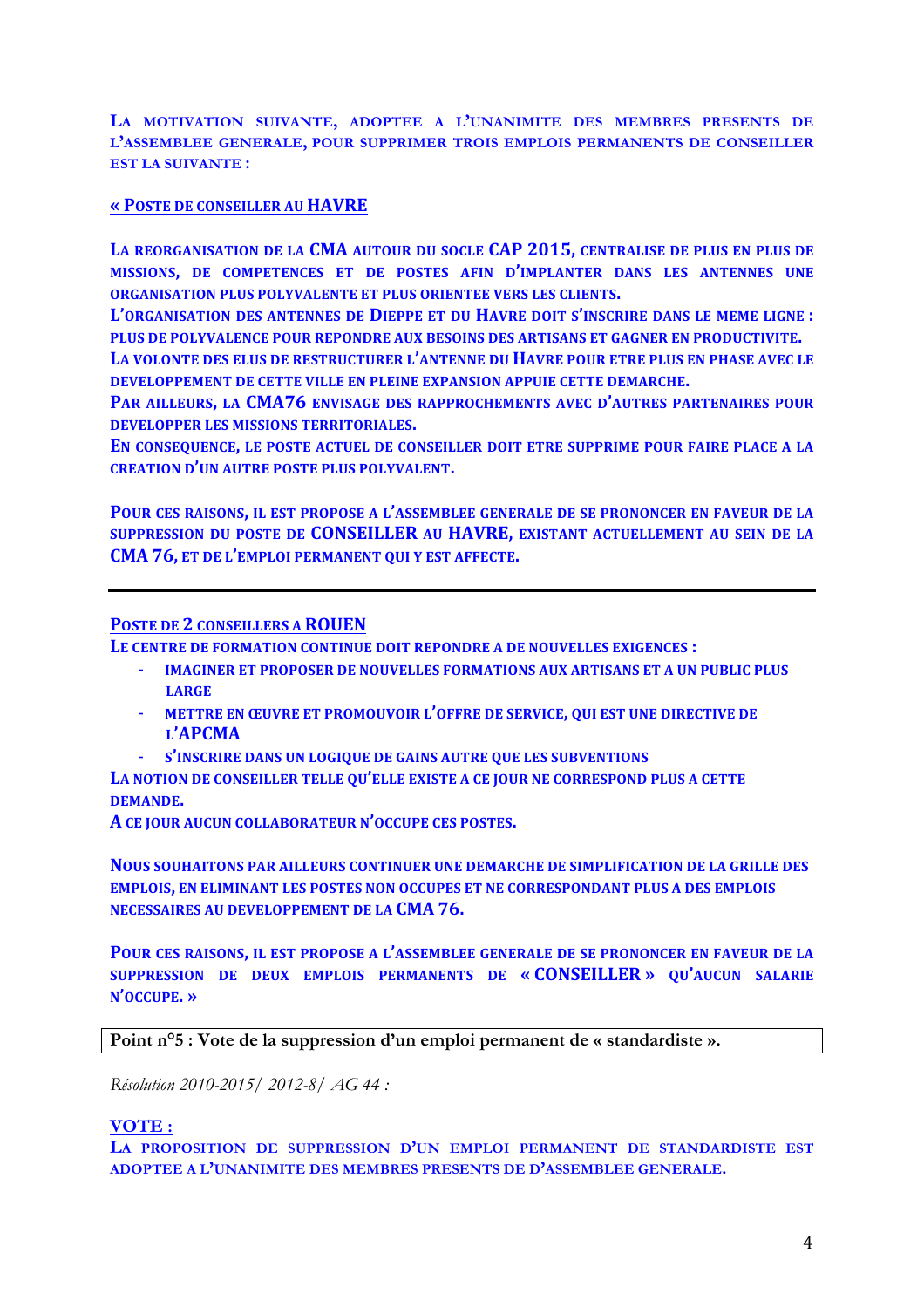**LA MOTIVATION SUIVANTE, ADOPTEE A L'UNANIMITE DES MEMBRES PRESENTS DE L'ASSEMBLEE GENERALE, POUR SUPPRIMER UN EMPLOI PERMANENT DE STANDARDISTE EST LA SUIVANTE :**

#### **« POSTE DE STANDARDISTE**

**DEPUIS PLUSIEURS ANNEES CE POSTE N'EST PLUS OCCUPE.** L'EVOLUTION DE LA TECHNIQUE TELEPHONIQUE PERMET AUJOURD'HUI LA GESTION AUTOMATIQUE **DES APPELS, LA GESTION INDIVIDUELLE DE BOITES VOCALES ET DE MESSAGERIES.** 

**PAR AILLEURS, LA SUPPRESSION DU POSTE DE STANDARDISTE S'INSCRIT DANS LE PROJET CAP 2015.**

**NOUS SOUHAITONS PAR AILLEURS CONTINUER UNE DEMARCHE DE SIMPLIFICATION DE LA GRILLE DES EMPLOIS, EN ELIMINANT LES POSTES NON OCCUPES ET NE CORRESPONDANT PLUS A DES EMPLOIS NECESSAIRES AU DEVELOPPEMENT DE LA CMA 76.** 

**POUR CES RAISONS, IL EST PROPOSE A L'ASSEMBLEE GENERALE DE SE PRONONCER EN FAVEUR DE LA SUPPRESSION DE L'EMPLOI PERMANENT DE « STANDARDISTE ».**

**Point n°6 : Vote de la suppression d'un emploi permanent d'« assistant administratif ».**

*Résolution 2010-2015/ 2012-8/ AG 45 :* 

#### **VOTE :**

**LA PROPOSITION DE SUPPRESSION D'UN EMPLOI PERMANENT D'ASSISTANT ADMINISTRATIF EST ADOPTEE A LA MAJORITE DES MEMBRES PRESENTS DE D'ASSEMBLEE GENERALE.**

**LA MOTIVATION SUIVANTE, ADOPTEE A L'UNANIMITE DES MEMBRES PRESENTS DE L'ASSEMBLEE GENERALE, POUR SUPPRIMER UN EMPLOI PERMANENT D'ASSISTANT ADMINISTRATIF EST LA SUIVANTE :**

#### **« POSTE D'ASSISTANT ADMINISTRATIF**

**DEPUIS PLUSIEURS ANNEES CE POSTE N'EST PLUS OCCUPE.** 

**L'EVOLUTION DES BESOINS ET DES COMPETENCES CONDUIT A SUPPRIMER CE POSTE.**

LA **CMA76**, PAR AILLEURS, CONTINUE UNE DEMARCHE DE SIMPLIFICATION DE LA GRILLE DES **EMPLOIS, EN ELIMINANT LES POSTES NON OCCUPES ET NE CORRESPONDANT PLUS A DES EMPLOIS NECESSAIRES AU DEVELOPPEMENT DE LA CMA 76.** 

POUR CES RAISONS, IL EST PROPOSE A L'ASSEMBLEE GENERALE DE SE PRONONCER EN FAVEUR DE LA **SUPPRESSION DE L'EMPLOI PERMANENT « D'ASSISTANT ADMINISTRATIF ».**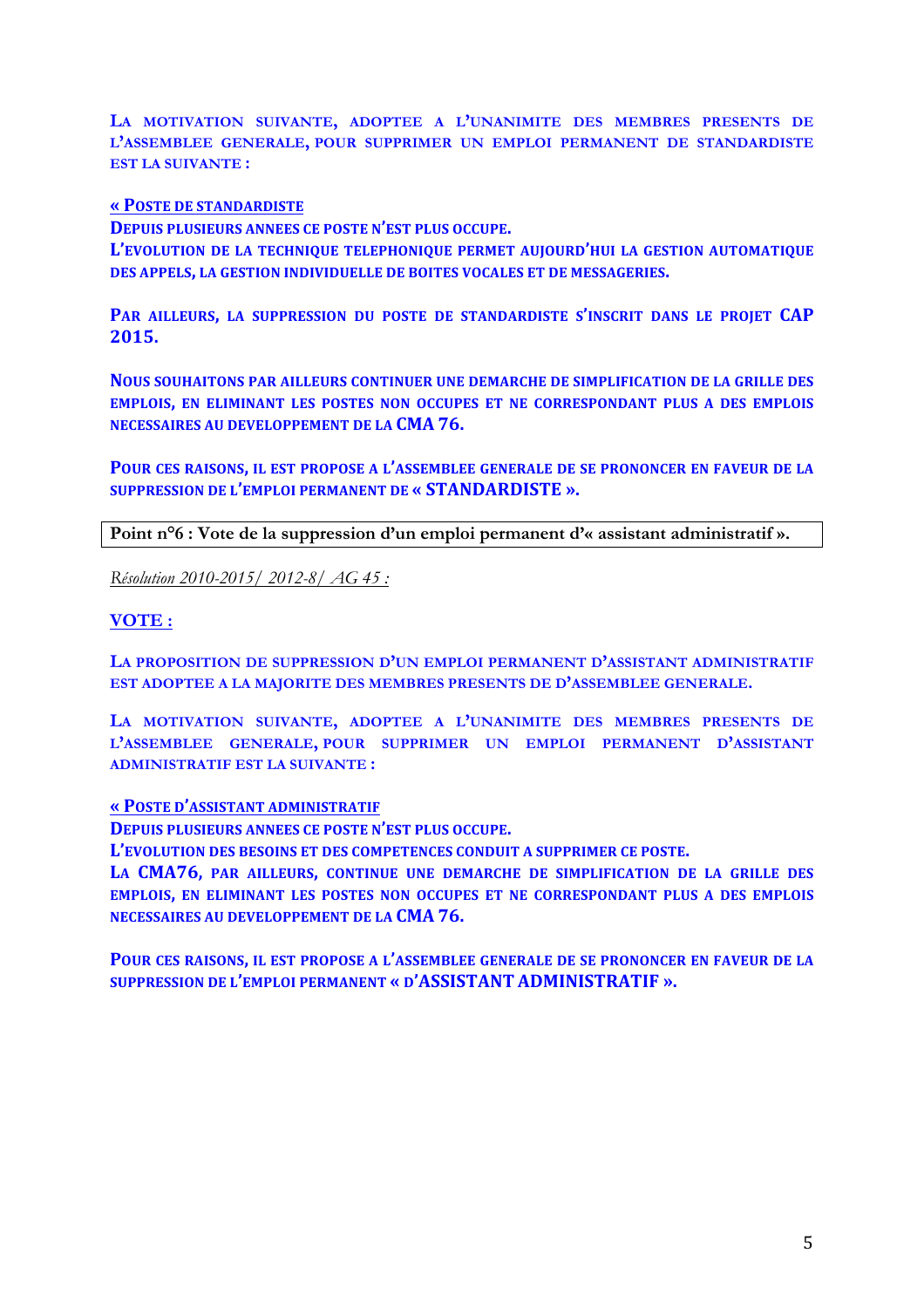# **II/ MESURES DE REDRESSEMENT LIEES A L'ACTION SUR LES RECETTES.**

**Point n°7 : Vote de la proposition de confier à M. MOULARD le pouvoir, en sa qualité de Président et représentant légal de la CMA 76, de signer l'acte authentique de vente portant sur :** 

**- L'intégralité du 5e étage du 135, bd de l'Europe, 76100 ROUEN, bien immobilier public, déclassé et désaffecté du service public depuis l'assemblée générale de la CMA 76 en date du 30 juin 2011 (résolutions n° 2010-2015/2011-4/AG-12 et n°2010-2015/2011-4/AG-13).**

**- Le bien sera vendu loué par l'entreprise Société La Redoute 57, rue Blanchemaille – 59100 ROUBAIX. Le bail a été signé en date du 26/09/2011 pour une durée de neuf ans et un prix annuel de 49333,70 euros HT.** 

**- Quatre places de parking situées au 135, bd de l'Europe 76100 - ROUEN, en sous-sol de l'immeuble du 5e étage à acquérir désignées sou les numéros suivants : n°19, n°32, n°32 bis, n°33 et n°34.**

**Le prix global de la vente est de 400 000 (quatre cent mille) euros, hors frais de notaires, droits et taxes à la charge de l'acquéreur.**

*Résolution 2010-2015/ 2012-8/ AG 46 :* 

## **VOTE :**

**LA PROPOSITION DE CONFIER A M.MOULARD LE POUVOIR, EN SA QUALITE DE PRESIDENT ET REPRESENTANT LEGAL DE LA CMA 76, DE SIGNER L'ACTE AUTHENTIQUE DE VENTE PORTANT SUR :**

- **L'INTEGRALITE DU 5E ETAGE DU 135, BD DE L'EUROPE, 76100 ROUEN, BIEN IMMOBILIER PUBLIC DECLASSE ET DESAFFECTE DU SERVCIE PUBLIC DEPUIS L'ASSEMBLEE GENERALE DE LA CMA 76 EN DATE DU 30 JUIN 2011 (RESOLUTIONS N°2010-2015/2011-4/ AG-12 ET N°2010-2015/2011-4/AG-13)**
- **LE BIEN SERA VENDU LOUE PAR L'ENTREPRISE SOCIETE LA REDOUTE 57 RUE BLANCHEMAILLE – 59100 ROUBAIX. LE BAIL A ETE SIGNE EN DATE DU 26/09/2011 POUR UNE DUREE DE NEUF ANS ET UN PRIX ANNUEL DE 49333,70 EUROS HT.**
- **- QUATRE PLACES DE PARKING SITUEES AU 135, BD DE L'EUROPE 76100 - ROUEN, EN SOUS-SOL DE L'IMMEUBLE DU 5E ETAGE A ACQUERIR DESIGNEES SOU LES NUMEROS SUIVANTS : N°19, N°32, N°32 BIS, N°33 ET N°34.**
- **LE PRIX GLOBAL DE LA VENTE EST DE 400 000 (QUATRE CENT MILLE) EUROS, HORS FRAIS DE NOTAIRES, DROITS ET TAXES A LA CHARGE DE L'ACQUEREUR.**

#### **EST ADOPTEE A LA MAJORITE DES MEMBRES PRESENTS DE D'ASSEMBLEE GENERALE.**

**Point n°8 : Vote de la proposition de décision de déclassement de la domanialité publique des locaux suivants : intégralité de l'antenne du Havre dont la CMA 76 est propriétaire, situé au 28, rue Lefèvreville – 76600 LE HAVRE.** 

**Vote de la proposition de décision de désaffectation du service public ou de l'usage direct du public des locaux suivants : intégralité du CFA de Rouen dont la CMA 76 est propriétaire, situé au 28, rue Lefèvreville – 76600 LE HAVRE.** 

**La date de prise d'effet coïncide et est subordonnée au déménagement effectif de l'ensemble de l'activité de l'antenne vers un site tiers et totalement indépendant de l'actuel dans la limite d'une durée de 3 ans.**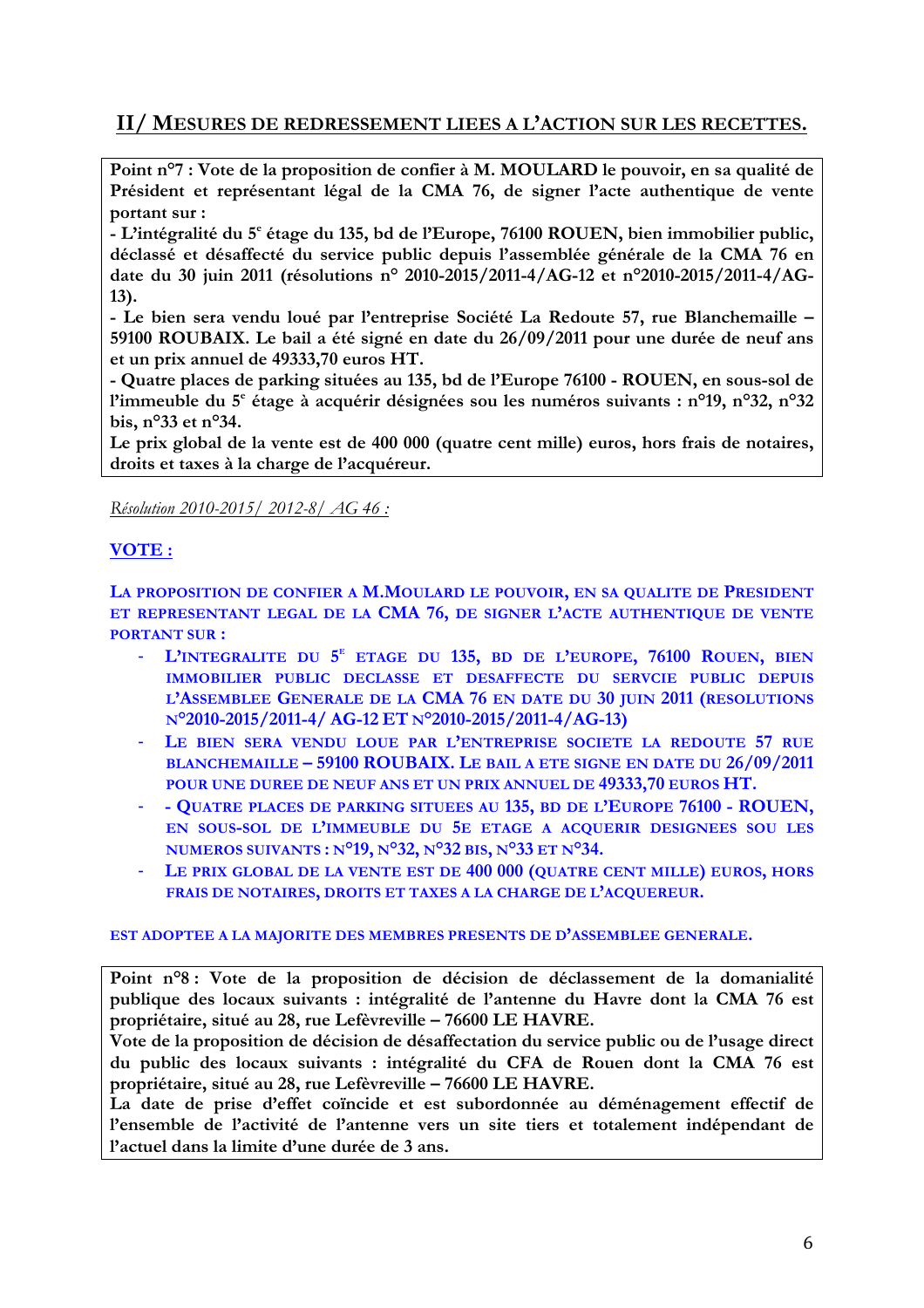## **VOTE :**

**LA PROPOSITION DE DECISION DE DECLASSEMENT DE LA DOMANIALITE PUBLIQUE DES LOCAUX SUIVANTS : INTEGRALITE DE L'ANTENNE DU HAVRE DONT LA CMA 76 EST PROPRIETAIRE, SITUE AU 28, RUE LEFEVREVILLE – 76600 LE HAVRE.** 

**LA PROPOSITION DE DECISION DE DESAFFECTATION DU SERVICE PUBLIC OU DE L'USAGE DIRECT DU PUBLIC DES LOCAUX SUIVANTS : INTEGRALITE DE L'ANTENNE DU HAVRE DONT LA CMA 76 EST PROPRIETAIRE, SITUE AU 28, RUE LEFEVREVILLE – 76600 LE HAVRE.**

**LA DATE DE PRISE D'EFFET COÏNCIDE ET EST SUBORDONNEE AU DEMENAGEMENT EFFECTIF DE L'ENSEMBLE DE L'ACTIVITE DE L'ANTENNE VERS UN SITE TIERS ET TOTALEMENT INDEPENDANT DE L'ACTUEL DANS LA LIMITE D'UNE DUREE DE 3 ANS ; SONT ADOPTEES A LA MAJORITE DES MEMBRES PRESENTS DE D'ASSEMBLEE GENERALE.**

**Point n° 9 : Vote de la proposition d'adopter le tarif de 70 (soixante-dix) euros pour la formation spécifique dédiée aux auto-entrepreneurs en vue de leur installation.**

### *Résolution 2010-2015/ 2012-8/ AG 48 :*

## **VOTE :**

**LA PROPOSITION D'ADOPTER LE TARIF DE 70 (SOIXANTE-DIX) EUROS POUR LA FORMATION SPECIFIQUE DEDIEE AUX AUTO-ENTREPRENEURS EN VUE DE LEUR INSTALLATION EST ADOPTEE A LA MAJORITE DES MEMBRES PRESENTS DE D'ASSEMBLEE GENERALE.**

**Point n°10 : Vote de la proposition de formuler deux demandes d'abondement auprès de la CRMA, justifiées par des dépenses exceptionnelles et des circonstances particulières, telles que décrites dans la note jointe.**

**La demande d'abondement dans les finances de la CMA 76 par la CRMA s'élève à 634 036,89 euros au titre de l'exercice 2011.**

**La demande d'abondement dans les finances de la CMA 76 par la CRMA s'élève à 432 587,14 euros au titre de l'exercice 2012.**

**Prévisions des besoins de dotation/subvention par la CRMA pour les exercices 2013 et 2014 au bénéfice de la CMA 76 sous réserve de la prochaine élaboration budgétaire de la CMA 76.**

*Résolution 2010-2015/ 2012-8/ AG 49 :* 

### **VOTE :**

**LA PROPOSITION DE FORMULER DEUX DEMANDES D'ABONDEMENT AUPRES DE LA CRMA, JUSTIFIEES PAR DES DEPENSES EXCEPTIONNELLES ET DES CIRCONSTANCES PARTICULIERES, TELLES QUE DECRITES DANS LA NOTE JOINTE.**

**LA DEMANDE D'ABONDEMENT DANS LES FINANCES DE LA CMA 76 PAR LA CRMA S'ELEVE A 634 036,89 EUROS AU TITRE DE L'EXERCICE 2011.**

**LA DEMANDE D'ABONDEMENT DANS LES FINANCES DE LA CMA 76 PAR LA CRMA S'ELEVE A 432 587,14 EUROS AU TITRE DE L'EXERCICE 2012.**

**PREVISIONS DES BESOINS DE DOTATION/SUBVENTION PAR LA CRMA POUR LES EXERCICES 2013 ET 2014 AU BENEFICE DE LA CMA 76 SOUS RESERVE DE LA PROCHAINE ELABORATION**